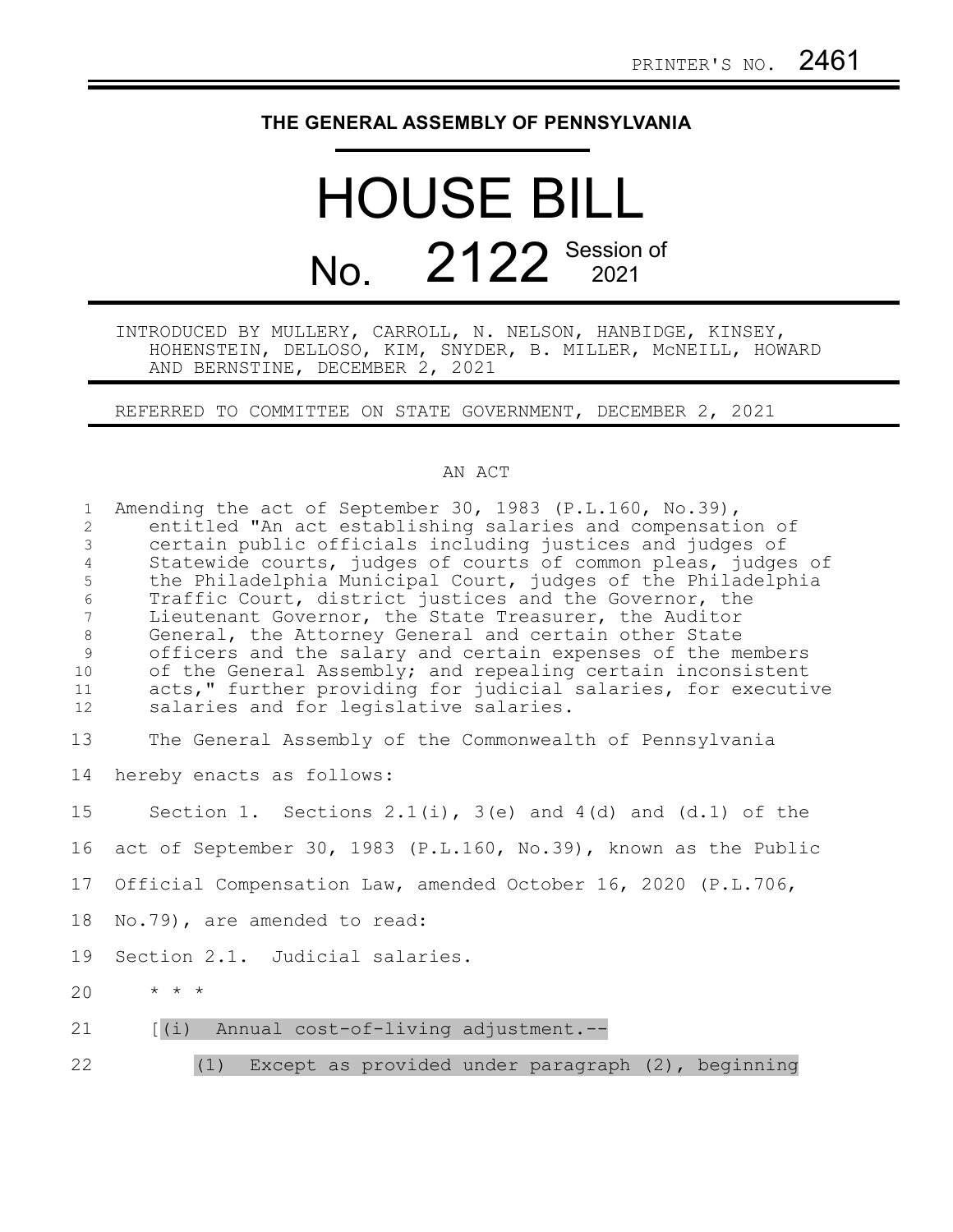January 1, 1997, and each January 1 thereafter, the annual salaries under subsections (a) through (h) shall be increased by the percentage change in the Consumer Price Index for All Urban Consumers (CPI-U) for the Pennsylvania, New Jersey, Delaware and Maryland area for the most recent 12-month period for which figures have been officially reported by the United States Department of Labor, Bureau of Labor Statistics immediately prior to the date the adjustment is due to take effect. The percentage increase and salary amounts shall be determined prior to the annual effective date of the adjustment by the Supreme Court and shall be published in the Pennsylvania Bulletin by the Court Administrator of Pennsylvania within 20 days of the date the determination is made. 1 2 3 4 5 6 7 8 9 10 11 12 13 14

(2) The annual salaries under this section may not be increased by an annual cost-of-living adjustment under paragraph (1) for the annual period beginning January 1, 2021, and ending December 31, 2021. Notice of the provisions of this subsection shall be transmitted to the Legislative Reference Bureau for publication in the Pennsylvania Bulletin prior to December 1, 2020. 15 16 17 18 19 20 21

(3) The annual salaries for individuals subject to 42 Pa.C.S. § 1741(a)(1) or (2) (relating to compensation of judges) may not be increased by a cost-of-living adjustment under 42 Pa.C.S. § 1741(b) for the annual period beginning January 1, 2021, and ending December 31, 2021. Notice of the provisions of this subsection shall be transmitted to the Legislative Reference Bureau for publication in the Pennsylvania Bulletin prior to December 1, 2020.] Section 3. Compensation of Governor and Lieutenant Governor; 22 23 24 25 26 27 28 29 30

20210HB2122PN2461 - 2 -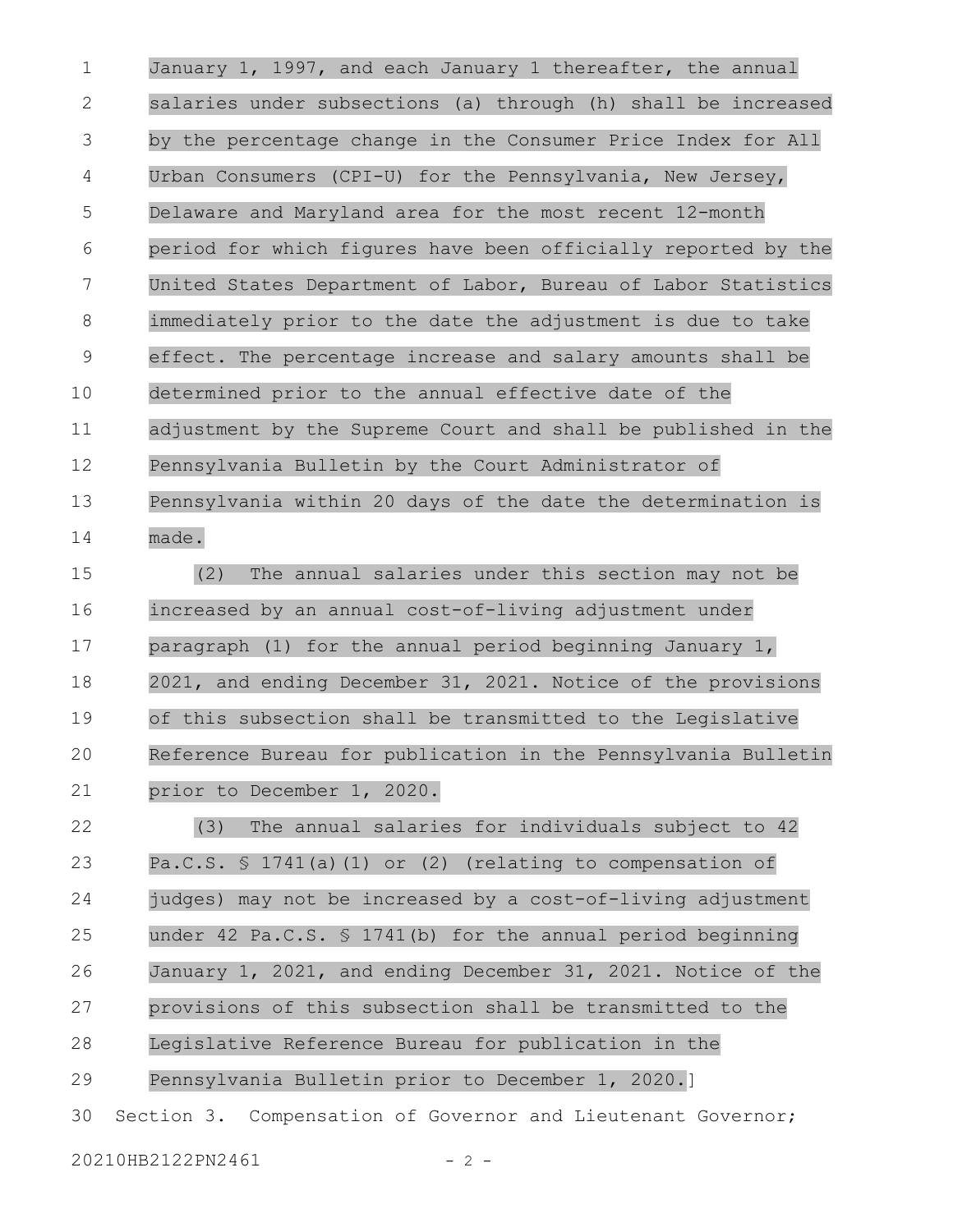|                | State Treasurer; Auditor General; Attorney General;        |
|----------------|------------------------------------------------------------|
|                | Commissioners of the Pennsylvania Public Utility           |
| -3             | Commission; and heads of departments.                      |
| $\overline{4}$ | $\star$ $\star$ $\star$                                    |
| -5             | Annual cost-of-living adjustment.--<br>$\lceil (e) \rceil$ |
| - 6            | Except as provided under paragraph (2), beginning<br>(1)   |

January 1, 1997, and each January 1 thereafter, the stated annual salaries of the Governor and Lieutenant Governor, the State Treasurer, the Auditor General, the Attorney General and the heads of the departments and members of boards and commissions denoted herein shall be increased by an annual cost-of-living increase calculated by applying the percentage change in the Consumer Price Index for All Urban Consumers (CPI-U) for the Pennsylvania, New Jersey, Delaware and Maryland area, for the most recent 12-month period for which figures have been officially reported by the United States Department of Labor, Bureau of Labor Statistics immediately prior to the date the adjustment is due to take effect, to the then current salary amounts authorized. The percentage increase and the salary amounts shall be determined by the Governor prior to the annual effective date of the adjustment and shall be published by the Secretary of the Budget in the Pennsylvania Bulletin within ten days of the date the 7 8 9 10 11 12 13 14 15 16 17 18 19 20 21 22 23

determination is made. 24

(2) The stated annual salaries of the Governor and Lieutenant Governor, the State Treasurer, the Auditor General, the Attorney General and the heads of the departments and members of boards and commissions may not be increased by an annual cost-of-living adjustment under paragraph (1) for the annual period beginning January 1, 25 26 27 28 29 30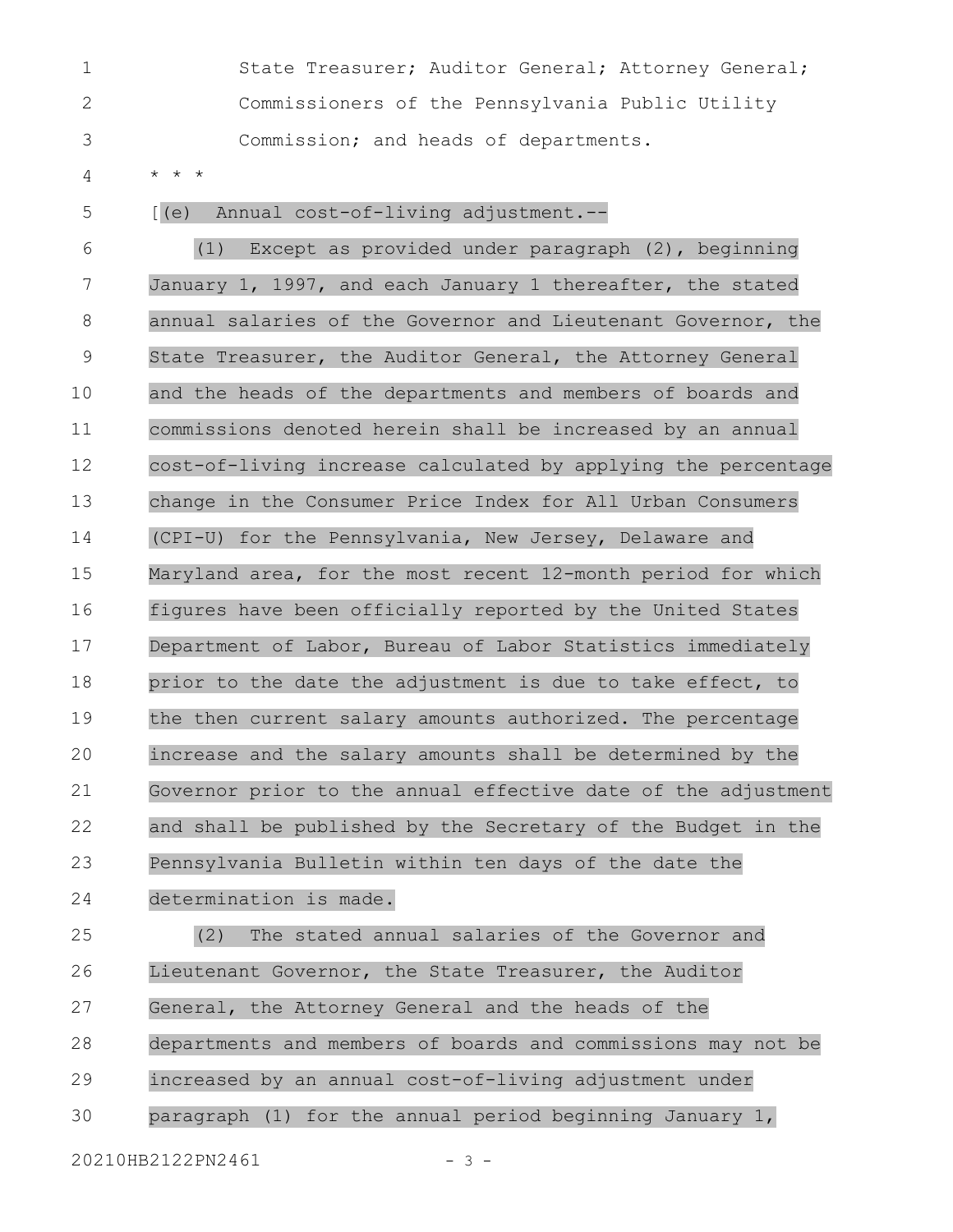| 1<br>2021, and ending December 31, 2021. Notice of the provisions          |
|----------------------------------------------------------------------------|
| of this subsection shall be transmitted to the Legislative<br>2            |
| Reference Bureau for publication in the Pennsylvania Bulletin<br>3         |
| prior to December 1, 2020.]<br>4                                           |
| 5<br>Section 4. Members of the General Assembly.                           |
| $\star$ $\star$ $\star$<br>6                                               |
| $\left[\right](d)$<br>Subsequent annual cost-of-living adjustment for<br>7 |
| 8<br>members.--                                                            |
| 9<br>Except as provided under paragraph $(2)$ , for the $12-$<br>(1)       |
| 10<br>month period beginning December 1, 1997, through November 30,        |
| 11<br>1998, and for each like 12-month period thereafter, the              |
| 12<br>salary of the members of the General Assembly shall be               |
| 13<br>increased by an annual cost-of-living adjustment calculated          |
| 14<br>by applying the percentage change in the Consumer Price Index        |
| 15<br>for All Urban Consumers (CPI-U) for the Pennsylvania, New            |
| 16<br>Jersey, Delaware and Maryland area, for the most recent 12-          |
| 17<br>month period for which figures have been officially reported         |
| 18<br>by the United States Department of Labor, Bureau of Labor            |
| 19<br>Statistics immediately prior to the date the adjustment is           |
| 20<br>due to take effect, to the then current salary amounts. The          |
| 21<br>percentage increase and the new salary amounts shall be              |
| 22<br>determined jointly by the Chief Clerk of the Senate and the          |
| 23<br>Chief Clerk of the House of Representatives prior to the             |
| 24<br>annual effective date of the adjustment and shall be                 |
| 25<br>published by them in the Pennsylvania Bulletin within ten            |
| 26<br>days of the date such determination is made.                         |
| 27<br>The salary of the members of the General Assembly<br>(2)             |
| 28<br>may not be increased by an annual cost-of-living adjustment          |
| 29<br>under paragraph (1) for the period beginning December 1,             |
| 2020, through November 30, 2021. Notice of the provisions of<br>30         |
| 20210HB2122PN2461<br>$-4-$                                                 |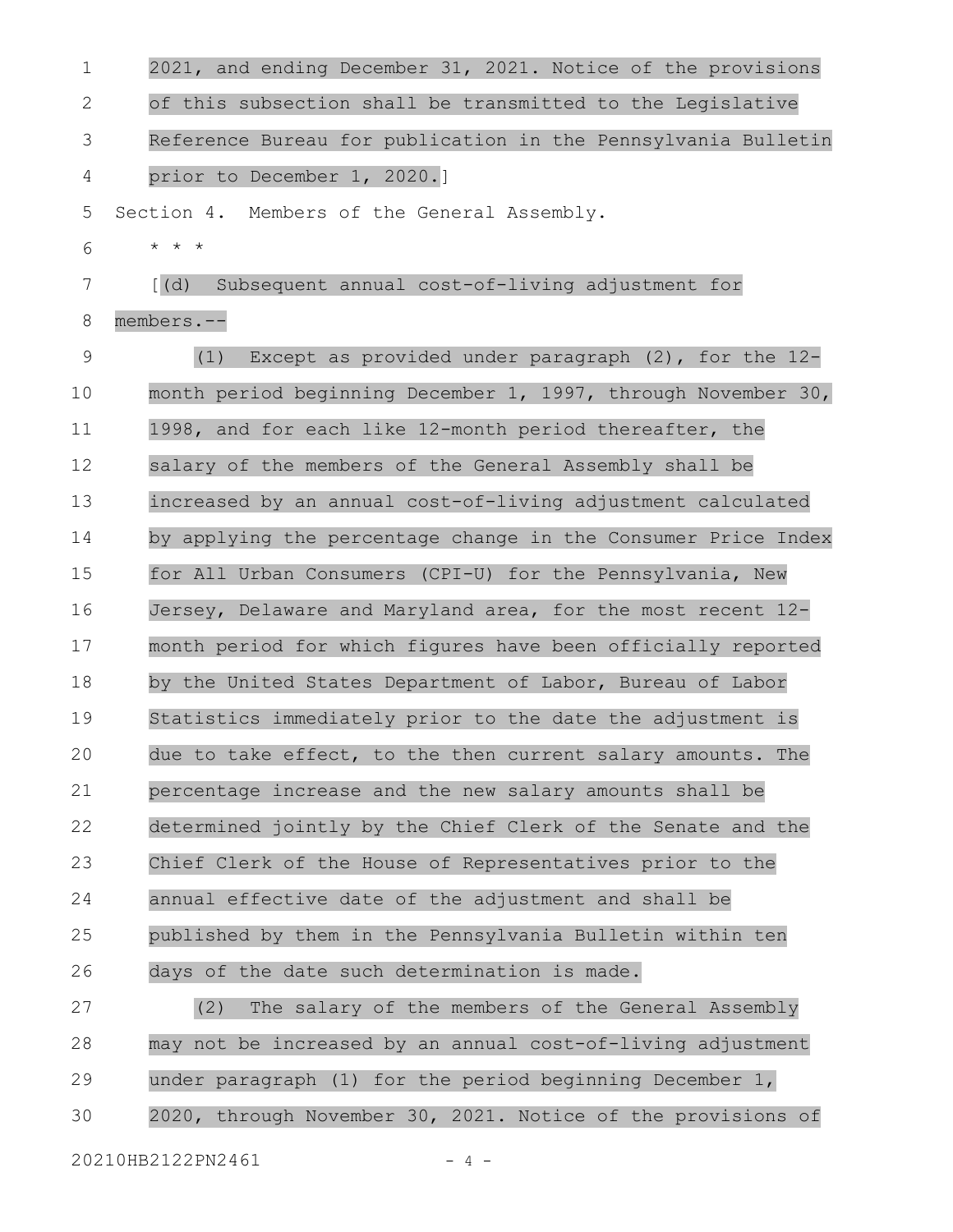this subsection shall be transmitted to the Legislative Reference Bureau for publication in the Pennsylvania Bulletin prior to December 1, 2020. (d.1) Subsequent annual cost-of-living adjustment for officers and leaders.-- (1) Except as provided under paragraph (2), for the 12 month period beginning December 1, 1997, through November 30, 1998, and for each like 12-month period thereafter, the additional compensation of the officers and leaders of the General Assembly shall be increased by an annual cost-ofliving adjustment calculated by applying the percentage change in the Consumer Price Index for All Urban Consumers (CPI-U) for the Pennsylvania, New Jersey, Delaware and Maryland area, for the most recent 12-month period for which figures have been officially reported by the United States Department of Labor, Bureau of Labor Statistics immediately prior to the date the adjustment is due to take effect, to the then current compensation. The percentage increase and the new compensation amounts shall be determined jointly by the Chief Clerk of the Senate and the Chief Clerk of the House of Representatives prior to the annual effective date of the adjustment and shall be published in the Pennsylvania Bulletin within 20 days immediately prior to each cost-ofliving increase taking effect. (2) The additional compensation of the officers and leaders of the General Assembly may not be increased by an annual cost-of-living adjustment under paragraph (1) for the 1 2 3 4 5 6 7 8 9 10 11 12 13 14 15 16 17 18 19 20 21 22 23 24 25 26 27

period beginning December 1, 2020, through November 30, 2021. 28

- Notice of the provisions of this subsection shall be 29
- transmitted to the Legislative Reference Bureau for 30

20210HB2122PN2461 - 5 -